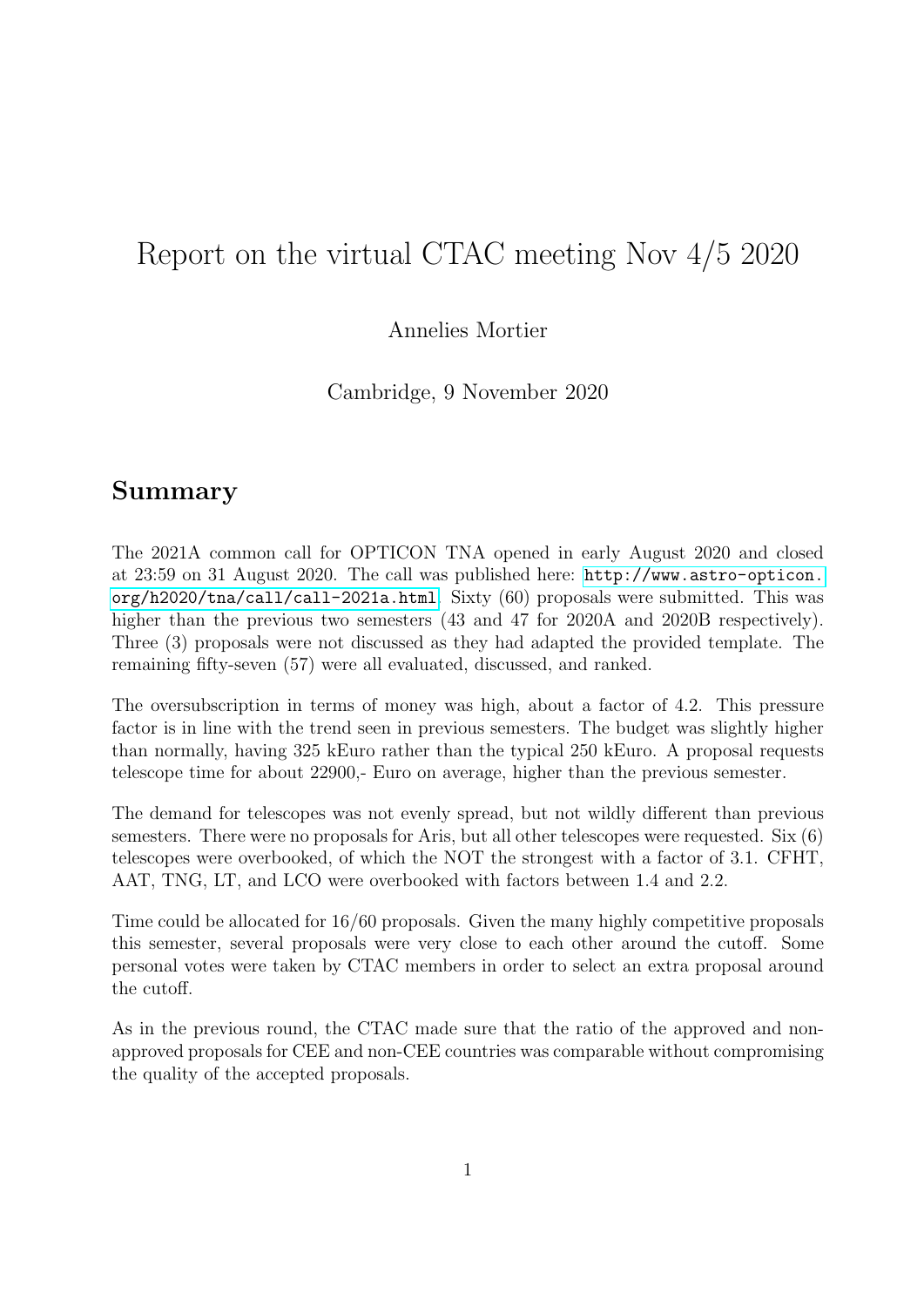### Details

Due to the ongoing COVID-19 pandemic, the CTAC-meeting to discuss the proposals for the semester 2021A was held online, hosted from Edinburgh. The CTAC was complete with 7 members and consisted of Despina Hatzidimitriou (Athens), Renata Minkevičiūtė (Vilnius), Roser Pello (Marseille), Victor B´ejar (Tenerife), Kari Nilsson (Turku), Massimo Turatto (Padova), and Annelies Mortier (Cambridge, Chair). OPTICON Project Scientist John Davies (UKATC, Edinburgh) was in attendance to advise on technical issues and record the meeting outcomes but did not participate in the scientific discussions.

Three proposals were disqualified prior to the meeting as they had adapted the template rules. All other proposals were discussed, per topic and numerically (based on submission code) within a topic. Overall, the evaluation of the proposals was smooth.

Table [1](#page-1-0) illustrates the demand for each of the telescopes. Six telescopes were overbooked. However, all proposals ranked in the top third received the appropriate telescope time. Out of all requested telescopes, observation time was awarded to use NOT, LCO, CFHT, AAT, CAHA35, and LT.

| Telescope   | $N_{prop}$     | Requested time Available time |                 | Oversubscription |
|-------------|----------------|-------------------------------|-----------------|------------------|
| <b>NOT</b>  | 17             | 30.8 <sub>n</sub>             | 10n             | 3.1              |
| <b>SALT</b> | 5              | 25.4n                         | 50n             |                  |
| OHP         |                | 8n                            | 10n             |                  |
| <b>CFHT</b> | 8              | 6.8n                          | 4n              | 1.6              |
| AAT         | 7              | 25.5n                         | 15n             | 1.7              |
| <b>TCS</b>  | 1              | 7n                            | 14n             |                  |
| <b>TNG</b>  | 11             | 22.4n                         | 10n             | 2.2              |
| <b>LT</b>   | 6              | 72h                           | 50 <sub>h</sub> | 1.4              |
| <b>LCO</b>  | 12             | 729.5h                        | 400h            | 1.8              |
| <b>REM</b>  | 3              | 81 <sub>h</sub>               | 300h            |                  |
| CAHA35      | $\overline{7}$ | 6.9n                          | 10n             |                  |
| CAHA22      |                | 6n                            | 10n             |                  |
| Aris        | $\theta$       | 0n                            | 20n             |                  |

<span id="page-1-0"></span>Table 1: Statistics on the number of proposals and requested/available time per telescope. Note that some proposals asked for more than one telescope.

As in previous calls, the distribution of the proposals between the astrophysical topics was skewed towards exoplanet, stars and stellar populations and time domain science, as seen in Table [2.](#page-2-0) This is somewhat reflected in the skewed distribution of requested telescopes as some are more suited to study these topics.